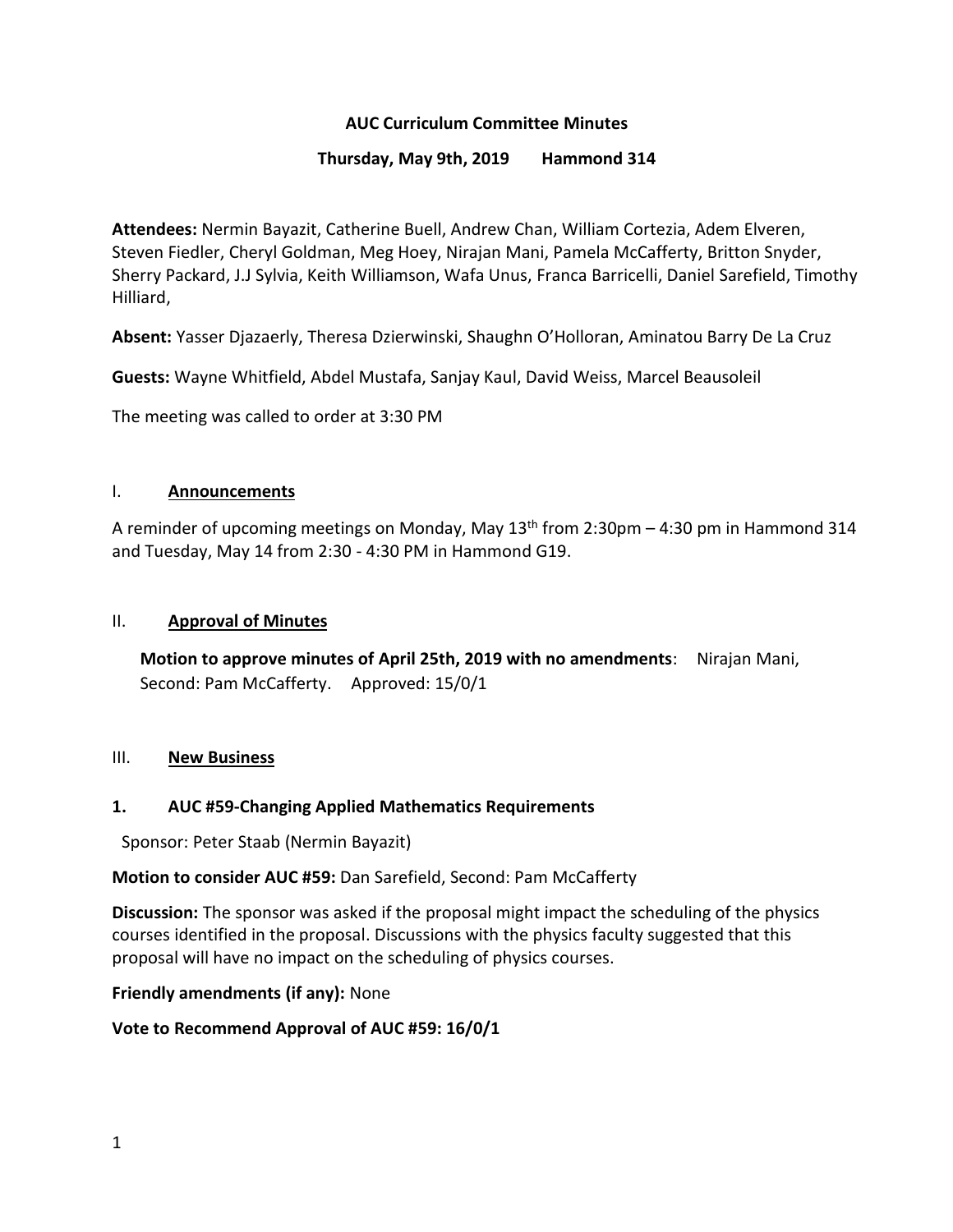# **2. AUC #67-Concentration Name Change from Construction Technology to Construction Management Under the Redesignated Applied Sciences & Technology/Engineering Program**

Sponsor: Keith Chinot (Nirajan Mani)

**Motion to consider AUC #67:** Adem Elveren, Second: Cheryl Goldman

**Discussion:** None

**Friendly amendments (if any):** 

**Vote to Recommend Approval of AUC #67 with amendments: 17/0/0**

## **3. AUC #68-Name Change from Minor in Construction Technology to Minor in Construction in Management Under the Proposed Redesignated Applied Science & Technology/Engineering**

Sponsor: Keith Chinot (Nirajan Mani)

**Motion to consider AUC #68:** Cheryl Goldman, Second: Daniel Sarefield

**Discussion:** None

**Friendly amendments (if any):**

**7a: (from sponsor)** Move ENGT 3xxx (OSHA: Safety & Risk Management) to the elective list.

**7b: (from sponsor)** Change ENGT xxxx Construction Elective(see below) to ENGT xxxx Two Electives (see below).

**Vote to Recommend Approval of AUC #68 with amendments: 18/0/0**

## **4. AUC #69- Rename the Industrial Technology Program to the Engineering Technology Program Including Redesignation/Relocation of Its Concentrations and Curriculum Revisions**

Sponsor: Keith Chenot (Abdel Mustafa)

**Motion to consider AUC #69:** Cheryl Goldman, Second: William Cortezia

**Discussion:** None

**Friendly amendments (if any):**

**Vote to Recommend Approval of AUC #69: 18/0/0**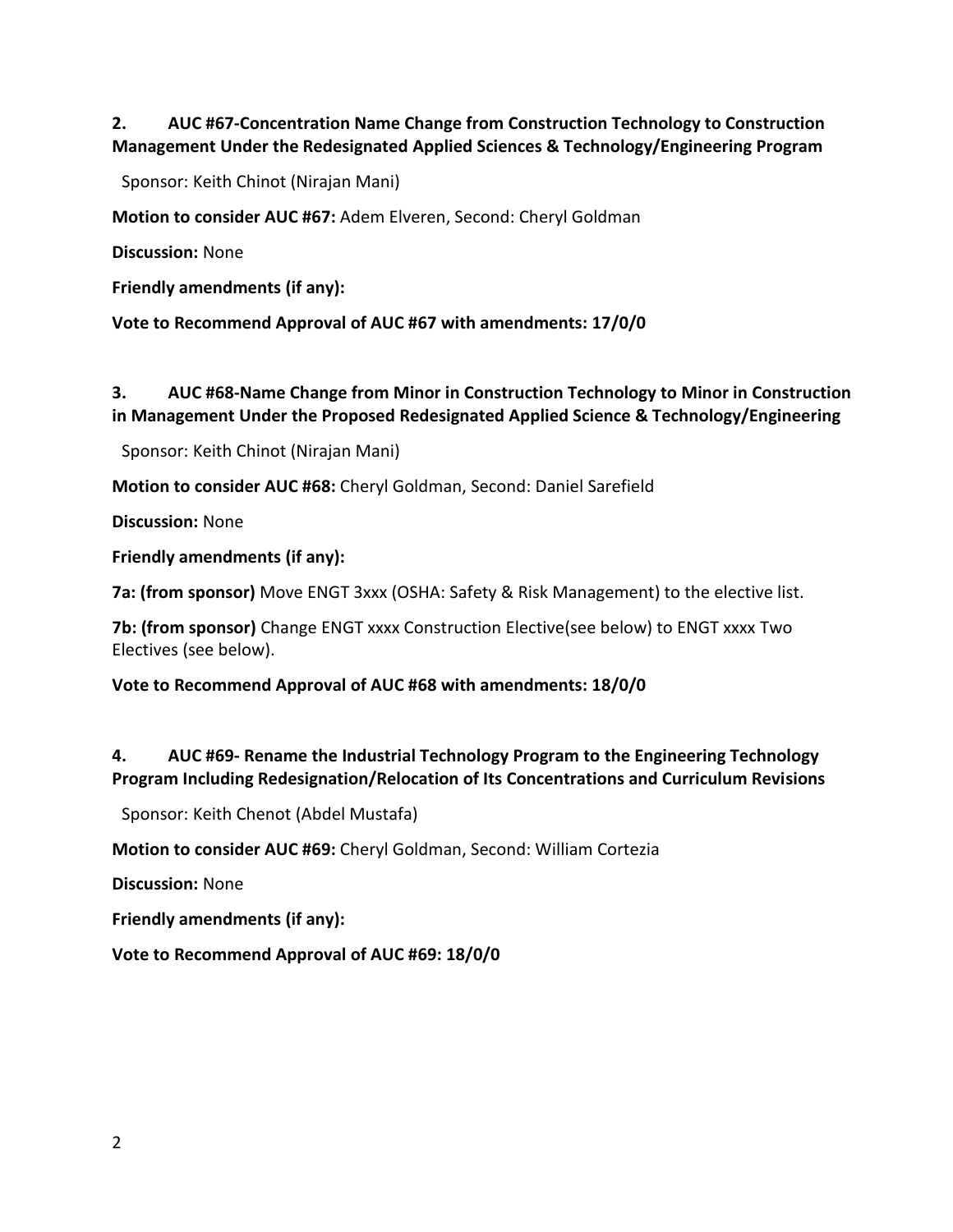**5. AUC #70- Rename the Technology Education Program to the Applied Science and Technology/Engineering Program Including Redesignation/Relocation of Its Concentrations and Curriculum Revisions**

Sponsor: Keith Chinot (Wayne Whitfield)

**Motion to consider AUC #70:** William Cortezia, Second: Nermin Bayazit

**Discussion:** None

**Friendly amendments (if any):**

**Vote to Recommend Approval of AUC #70: 18/0/0**

## **6. AUC #71- Rename the Industrial Technology Department to the Engineering Technology Department Including the Redesignation of its Programs**

Sponsor: Keith Chenot (Abdel Mustafa)

**Motion to consider AUC #71:** William Cortezia, Second: Nermin Bayazit

**Discussion:** None

**Friendly amendments (if any):** 

**Vote to Recommend Approval of AUC #71: 18/0/0**

### **7. AUC #72-New Course GIS II**

Sponsor: Jane Huang

**Motion to consider AUC #72:** William Cortezia, Second: Nermin Bayazit

**Discussion:** The Sponsor provided and overview of the proposed course in decribed how the proposed learning outcomes supports an exisiting GEOG 4000 GIS course which can be taken at the same time. Students can select which of the two GIS courses support degree requirements.

#### **Friendly amendments (if any):**

**1:** Change GIS II to Geographic Information Systems II

**2:** Remove: "It is a parallel course to GEOG 4000 GIS. Students don't have to take GEOG 4000 prior to taking this course."

**9:** The course is designed as a parallel course to GEOG 4000 GIS.

### **Vote to Recommend Approval of AUC #72 with amendments: 18/0/0**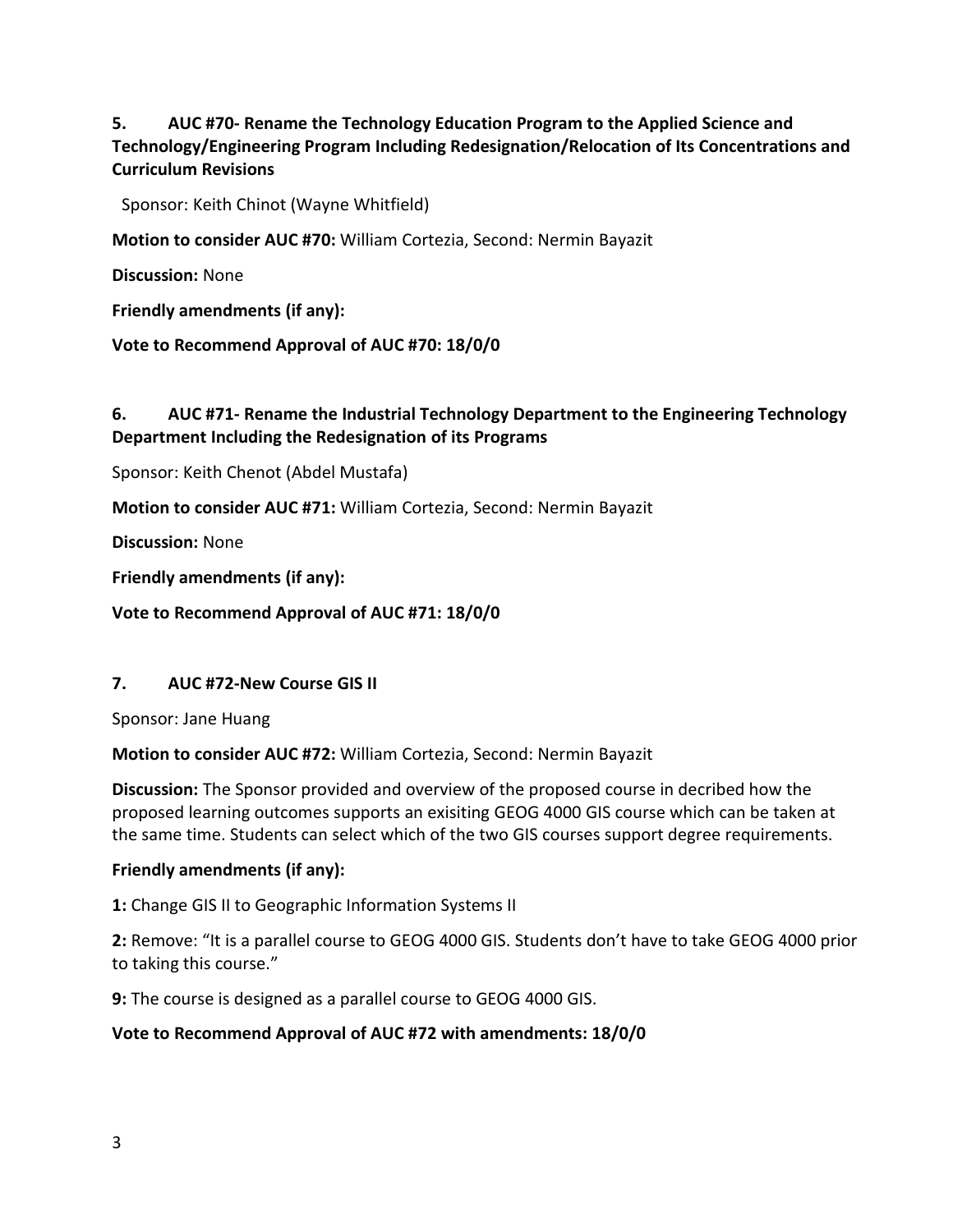### **8. AUC #73- New Course Web GIS**

Sponsor: Jane Huang

**Motion to consider AUC #73:** Dan Sarefield, Second: Adem Elveren

**Discussion:** None

**Friendly amendments (if any):**

### **Vote to Recommend Approval of AUC #73: 18/0/0**

**9. AUC #74- [Adding courses to Geographic Science and Technology \(GST\) curriculum](http://web.fitchburgstate.edu/aucproposals/upload/AUC2019-047.pdf)**

Sponsor: Jane Huang

**Motion to consider AUC #74:** Daniel Sarefield, Second: Cheryl Goldman

**Discussion:** The sponsor was asked to elaborate on the number of electives for the GST curriculum. The sponsor described 10 electives, including economics courses.

### **Friendly amendments (if any):**

**2:** Remove: "It is a parallel course to GEOG 4000 GIS. Students don't have to take GEOG 4000 prior to taking this course."

**Vote to Recommend Approval of AUC #74 with ammendment: 18/0/0**

**10. AUC #76- [Course Requirement Changes to the Police Concentration Program](http://web.fitchburgstate.edu/aucproposals/upload/AUC2019-049.pdf)** 

Sponsor: David Weiss and Marcel Beausoleil

**Motion to consider AUC #76:** William Cortezia, Second: Keith Williamson

**Discussion:** Sponsor asked if it was really the intention to go from zero free electives to six free electives in the polic concentration program. There are no electives in CJ. Yes, that was their intention.

**Friendly amendments (if any):**

**Vote to Recommend Approval of AUC #76: 17/0/1**

**11. AUC #75- [LA&S Change to the Police Concentration Program](http://web.fitchburgstate.edu/aucproposals/upload/AUC2019-048.pdf)** 

Sponsor: David Weiss and Marcel Beausoleil

**Motion to consider AUC #75:** William Cortezia, Second: Daniel Sarefield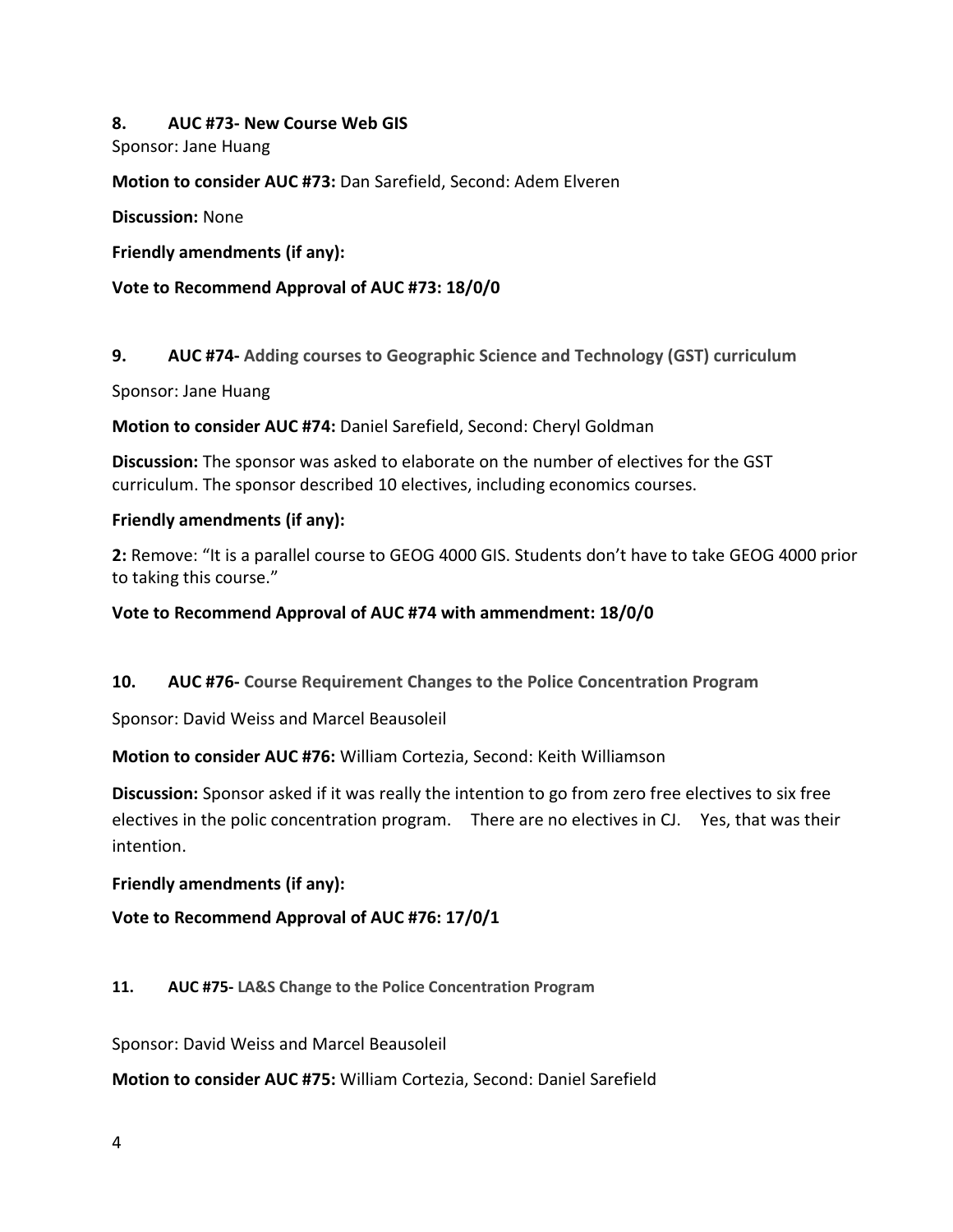**Discussion:** The Sponsors provided an overview of the Municipal Police Training Committee (MPTC) standards and described consoldidation and alignment of topics for student in the Police Academy Concentration. Discussed how the proposed changes will align LA&S requirements for the Police Concentration with the LA&S requirements for all majors.

**Friendly amendments (if any):**

**Vote to Recommend Approval of AUC #75: 18/0/0**

## **12. AUC #77- Change in Course Description and Change in Credits Awarded for CJ3057 Criminal Investigation**

Sponsor: David Weiss and Marcel Beausoleil

**Motion to consider AUC #77:** Britton Synder, Second: William Cortezia

**Discussion:** None

**Friendly amendments (if any):**

**Vote to Recommend Approval of AUC #77: 18/0/0**

## **13. AUC #79- Add Prerequisite/Concurrent course to Math 4250 Probability and Statistics II**

Sponsor: Amy Wehe (Nermin Bayazit)

**Motion to consider AUC #79:** William Cortezia, Second: Nirajan Mani

**Discussion:** None

**Friendly amendments (if any):**

**Vote to Recommend Approval of AUC #79: 18/0/0**

## **14. AUC #80-Change Prerequisite for HMSV 3700 Professional Issues in Human Services**

Sponsor: Megan Krell

**Motion to consider AUC #80:** William Cortezia, Second: Keith Williamson

**Discussion:** The Sponsor was asked if transfer students (juniors) will be allowed to take the course with no professional experience except HMSV 1100. Transfer students with junior status and HMSV 1100 will be allowed to take the course.

**Friendly amendments (if any):** 

**Vote to Recommend Approval of AUC #80: 18/0/0**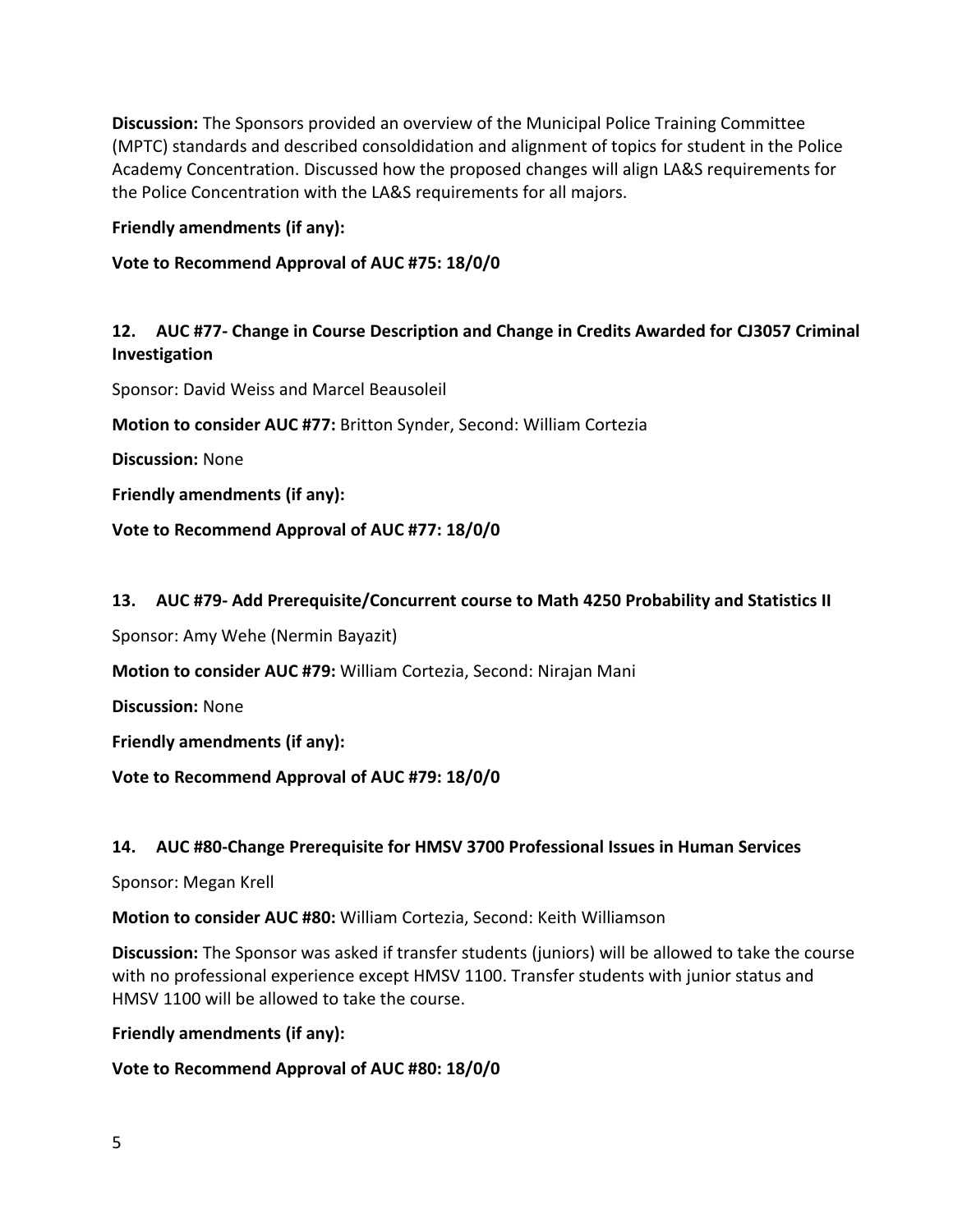## **15. AUC #81-Change Prerequisites for HMSV 3800**

Sponsor: Megan Krell

### **Motion to consider AUC #81:** Nermin Bayazit, Second: Nirajan Mani

**Discussion:** The Sponsor provided and overview of prerequisites and use of the Student Success Collaborative that eliminates the need for students to preregister for HMSV 3800.

### **Friendly amendments (if any):**

## **Vote to Recommend Approval of AUC #81 with amendment : 18/0/0**

### **16. AUC #132-New Course FYE Seminar**

Sponsor: Megan Krell

**Motion to consider AUC #132:** Nermin Bayazit, Second: Nirajan Mani

**Discussion:** None

### **Friendly amendments (if any):**

**9:** Add "any major" so that the revised wording is as follows: "By definition, the first year experience course serves students in their first year of college including all first time, full time and transfer students with 29 or fewer credit hours from any major."

### **Vote to Recommend Approval of AUC #132 with amendment: 18/0/0**

### **17. AUC #82-New Course Color Dynamics**

Sponsor: Donald Tarallo

### **Motion to consider AUC #82:** Nermin Bayazit, Second: J.J. Sylvia

**Discussion:** The Sponsored reviewed learning outcomes for the course and discussed the potential for LA&S designation. Discussed the process for LA&S designation and Sponsor proposed a friendly amendment to remove the LA&S attribute for Art or Music (AOM).

### **Friendly amendments (if any):**

**11:** Remove AOM attribute.

Add: Dean France Baracelli.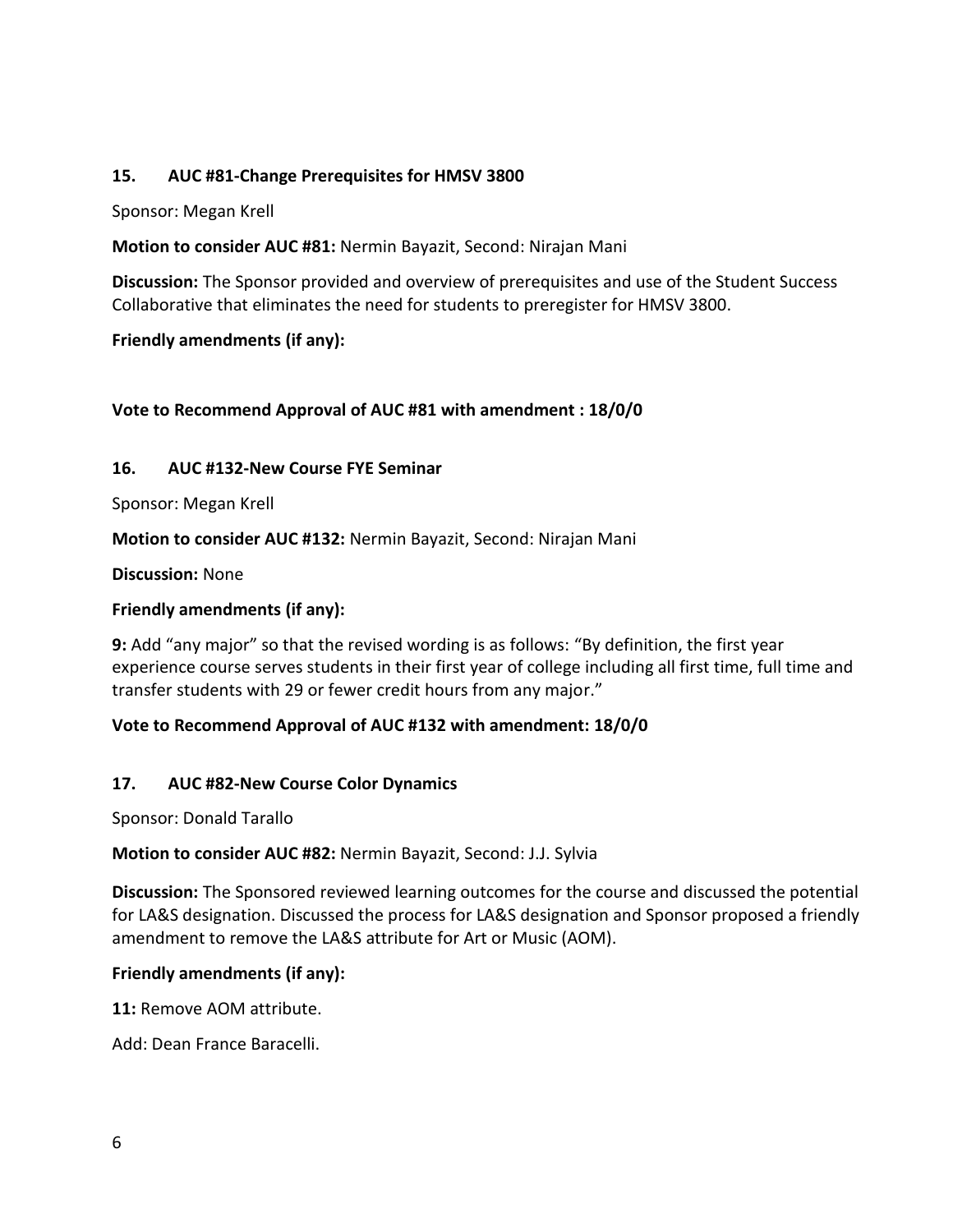## **Vote to Recommend Approval of AUC #82 with amendment: 18/0/0**

### **18. AUC #83-Drawing for Graphic Design Concentrations**

Sponsor: Donald Tarallo

**Motion to consider AUC #83:** J.J. Sylvia, Second: Nirajan Mani

**Discussion:** Discussed department support for the proposal and noted a typographical errors including the vote from the Department's Curriculum Committee and review by the appropriate Dean.

### **Friendly amendments (if any):**

**8:** Correct typo in Department vote total from 8/0/8 to 8/0/0.

**9:** Add: Dean France Baracelli.

### **Vote to Recommend Approval of AUC #83 with amendments: 18/0/0**

### **19. AUC #148-GAME 3070 Update Title & Description**

Sponsor: Britt Synder

**Motion to consider AUC #148:** Nermin Bayazit, Second: Keith Williamson

**Discussion:** None

### **Friendly amendments (if any):**

**5: (from sponsor)** Change "Update the title and description of GAME 3070 from 3D Modeling I to 3D Game Art I" to "Update the title and description of GAME 3070 from 3D Modeling I to Intermediate Game Art."

**7: (from sponsor)** Change "3D Game Art I" to "Intermediate Game Art

**8: (from sponsor)** Under Proposed New Wording, change "3D Game Art I" to "Intermediate Game Art."

### **Vote to Recommend Approval of AUC #148 with amendments: 18/0/0**

## **20. AUC #149-GAME 3075 Update Title & Description**

Sponsor: Britt Synder

**Motion to consider AUC #148:** Nermin Bayazit, Second: Keith Williamson

**Discussion:** None